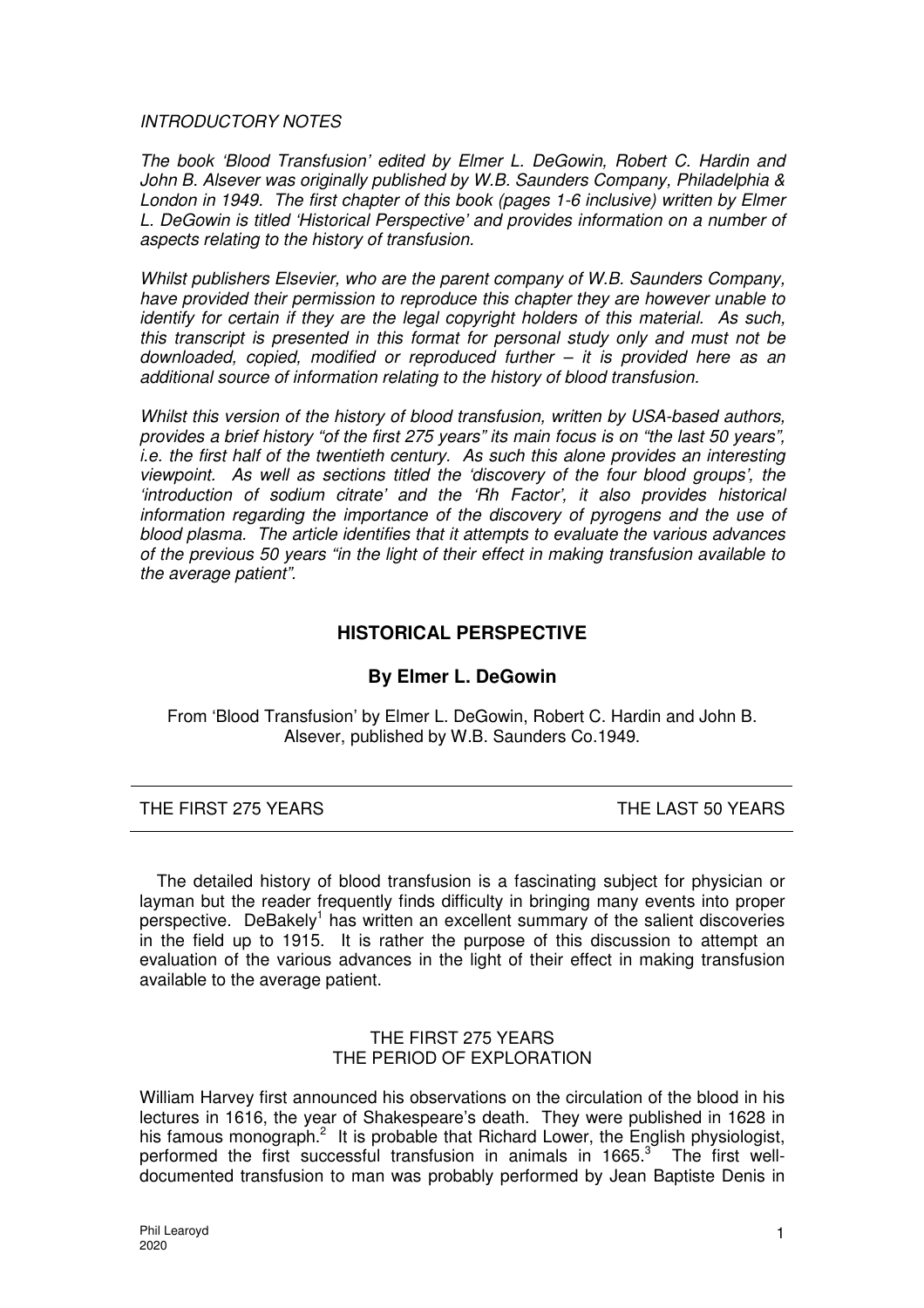1667,<sup>4</sup> who transfused the blood of a lamb into a youth. The operation was performed but rarely for the next 150 years. There was no consensus as to the indications, and many disappointments were encountered because of the fantastic results expected. About 1818 James Blundell, the English physiologist and obstetrician, revived the procedure and advocated its use in the treatment of acute hemorrhage.<sup>5</sup> He also insisted that human blood was more effective than that of animal origin. His writing probably introduced the subject to the American profession.

But in spite of centuries of discussion, the procedure was so impractical that Landois<sup>6</sup> in 1875 was able to collect reports of only 347 transfusions from literature of the world up to that time. The operation was crude and difficult. Transfusion was performed either by artery-to-vein anastomosis or by some modification of the syringe method. There was no effective way of preventing coagulation of blood. Probably about 40 per cent of transfusion resulted in intravascular hemolysis, with a high mortality.

## THE LAST 50 YEARS THE PERIOD OF APPLICATION

## The Discovery of the Four Blood Groups

In 1900 Landsteiner<sup>7</sup> announced his discovery of various patterns of agglutinogens and agglutinins in human individuals and reported three blood groups, some of which were mutually incompatible in blood transfusion. Decastello and Sturli<sup>8</sup> descried the fourth blood group two years later. Ottenberg<sup>9</sup> and his associates were the first to apply this knowledge to human transfusion. In 1907 Jansky<sup>10</sup> reported his numerical classification of the four groups in a Bohemian journal which attracted little notice at the time. In the United States,  $Moss<sup>11</sup>$  announced a somewhat similar nomenclature independently in 1910.

During the fist decade of the twentieth century interest was again greatly stimulated in blood transfusion because the major cause of fatalities had been discovered and the methods of prevention had been demonstrated. Many attempts were made to improve the mechanics of the procedure. These resulted in the techniques of Carrel, of Crile and of Bernheim in artery-to-vein anastomosis, and the paraffin tube method of Kimpton and Brown. But again, these advances did not affect the average patient who needed a transfusion. The techniques were still so difficult as to require the services of highly skilled persons in an operating room. The vessels of the donor and recipient were usually ligated. It is safe to state that only a few transfusions were performed in comparison with the need.

# Introduction of Sodium Citrate

Perhaps next in importance to the discovery of the four blood groups was the introduction of sodium citrate as an anticoagulant in 1914 by Hustin<sup>12</sup> in Belgium, Agote<sup>13</sup> in Argentina, and Lewisohn<sup>14</sup> and Weil<sup>15</sup> in the United States. This advance made possible the addition of a simple, inexpensive, relative nontoxic chemical substance to the blood which permitted a much-needed simplification of the procedure of transfusion. The collection of blood could be separated from its injection by minutes or hours. The presence of the donor was not required in the same room with the recipient. This permitted for the first time, what we have termed 'delayed transfusion'. The technique of blood transfusion was immediately simplified so that the operation was within the skill of anyone who could insert a needle into a vein.

The procedure immediately became popular and was employed quite extensively in the treatment of the wounded in World War I. Its use has steadily grown ever since in civilian practice.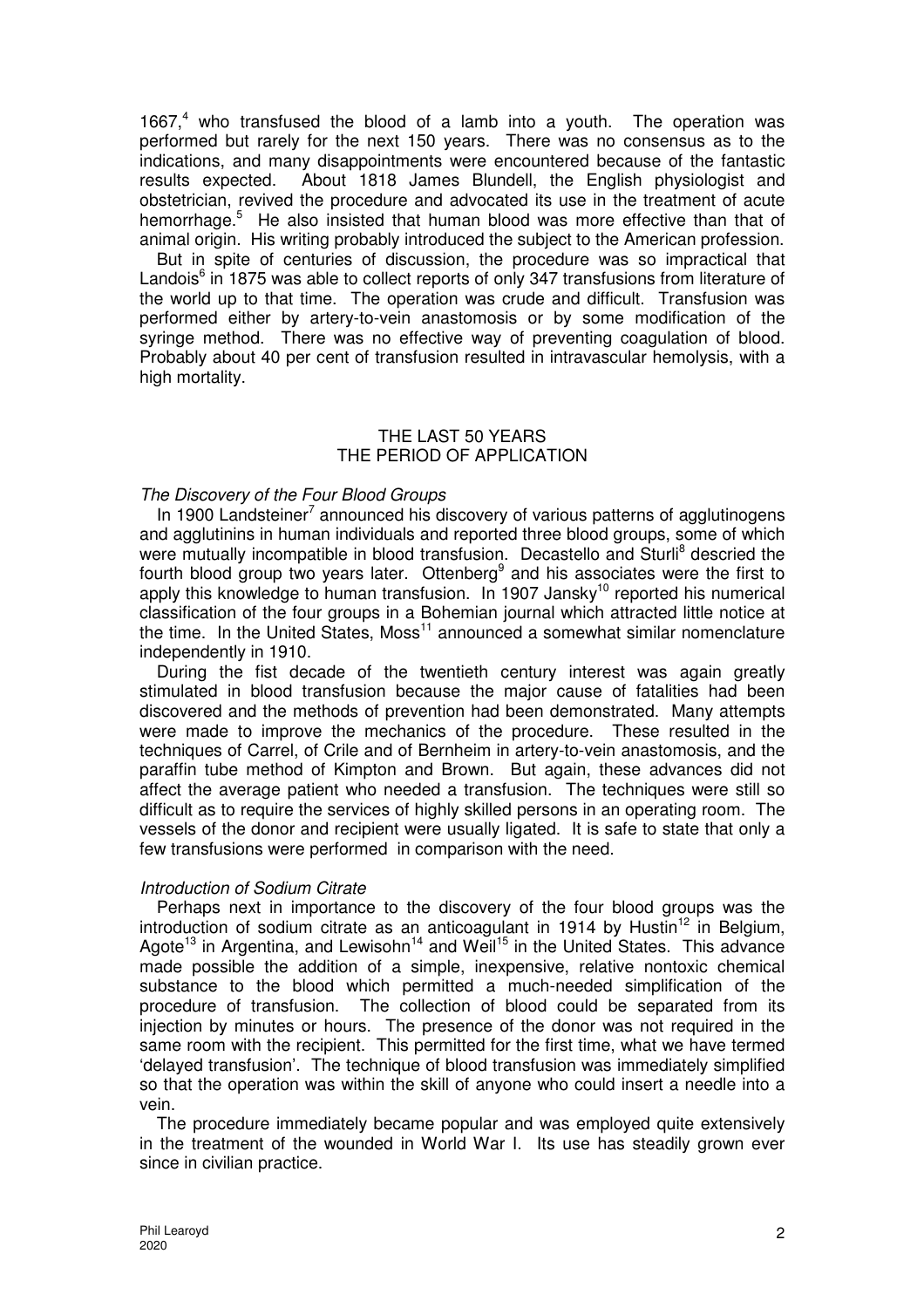#### Discovery of Pyrogens

This landmark in parenteral therapy has never received just recognition of its  $im$ portance. In 1923 Florence Seibert<sup>16</sup> announced the discovery of heat-stable products from bacteria growing in distilled water. By taking certain precautions against the contamination of fluids with pyrogens, injections of solutions of blood can be given to human beings with a minimal incidence of chills and fever. This finally allayed the doubts as to the innocuousness of sodium citrate, so that the delayed method of transfusion became more widely employed. Another result was the commercial production of solutions for parenteral therapy and preservative mixtures for blood, which has contributed materially to the increased use of blood transfusions in the United States

# Preservation of Blood

Within two years after the introduction of sodium citrate as an anticoagulant, Rous and Turner of the Rockefeller Institute published the pioneer studies<sup>17</sup> on the preservation of blood for transfusion. Almost immediately the results were applied by Robertson who conceived and operated the first blood bank. He collected stores of blood in casualty clearing stations of the British Army and transfused wounded soldiers. His report was published in 1918.<sup>18</sup>

The principle of the blood bank was temporarily forgotten after World War I, to receive a revival in Russia by Yudin who used cadaver blood in 1933.<sup>19</sup> The first blood bank in the united States was organised in 1936 in Cook County Hospital in Chicago; $20$  since then, the idea has spread with great rapidity in this country and elsewhere. In almost every institution in which a bank has been established the number of blood transfusions has been greatly increased so that this development has resulted in more nearly supplying the needs of the patients for transfusion than ever before in the history of medicine.

In World War II the use of preserved blood was greatly accelerated. In Great Britain blood banks were organised for the treatment of civilians injured in air raids. The British Army Blood Transfusion Service furnished preserved blood for the troops in combat in Europe and Africa. Later, the Army of the United States operated transfusion services in the European Theatre of Operations and the Mediterranean Theatre. Approximately a third of a million transfusions of preserved whole blood were given in the ETOUSA alone. Almost half of this amount was flown from continental United States. The United States Navy operated a transfusion service which transported blood by airplane from the United States to the Pacific Ocean Areas.

The experience of wartime had a profound effect on blood transfusion in civilian practice. Many physicians who served in the armed services acquired knowledge and skill in the practice which they carried back to civilian life. In Great Britain a national transfusion service was organised to serve civilian needs. At the present writing, the American National Red Cross is initiating a programme to provide preserved blood to communities where it is needed.

# Blood Plasma

Blood serum and plasma had been used therapeutically in the United States for many years, probably as an outgrowth of the "serum centre" in which convalescent serum was processed. As early as 1936 John  $Elliot^{21}$  reported the use of blood plasma, and Strumia<sup>22</sup> stated that his experience with it began in 1927. When blood banks developed with the consequent supply of plasma as a byproduct from outdated blood, interest in the clinical use of plasma increased. Most of the pioneer work was done in 1939. Preliminary experiments and observations seemed to indicate that hemorrhagic shock could be treated successfully with transfusions of plasma. A short-lived wave of enthusiasm for plasma therapy ensued in the united States which was dampened about 1943-1944 by the extensive experience of the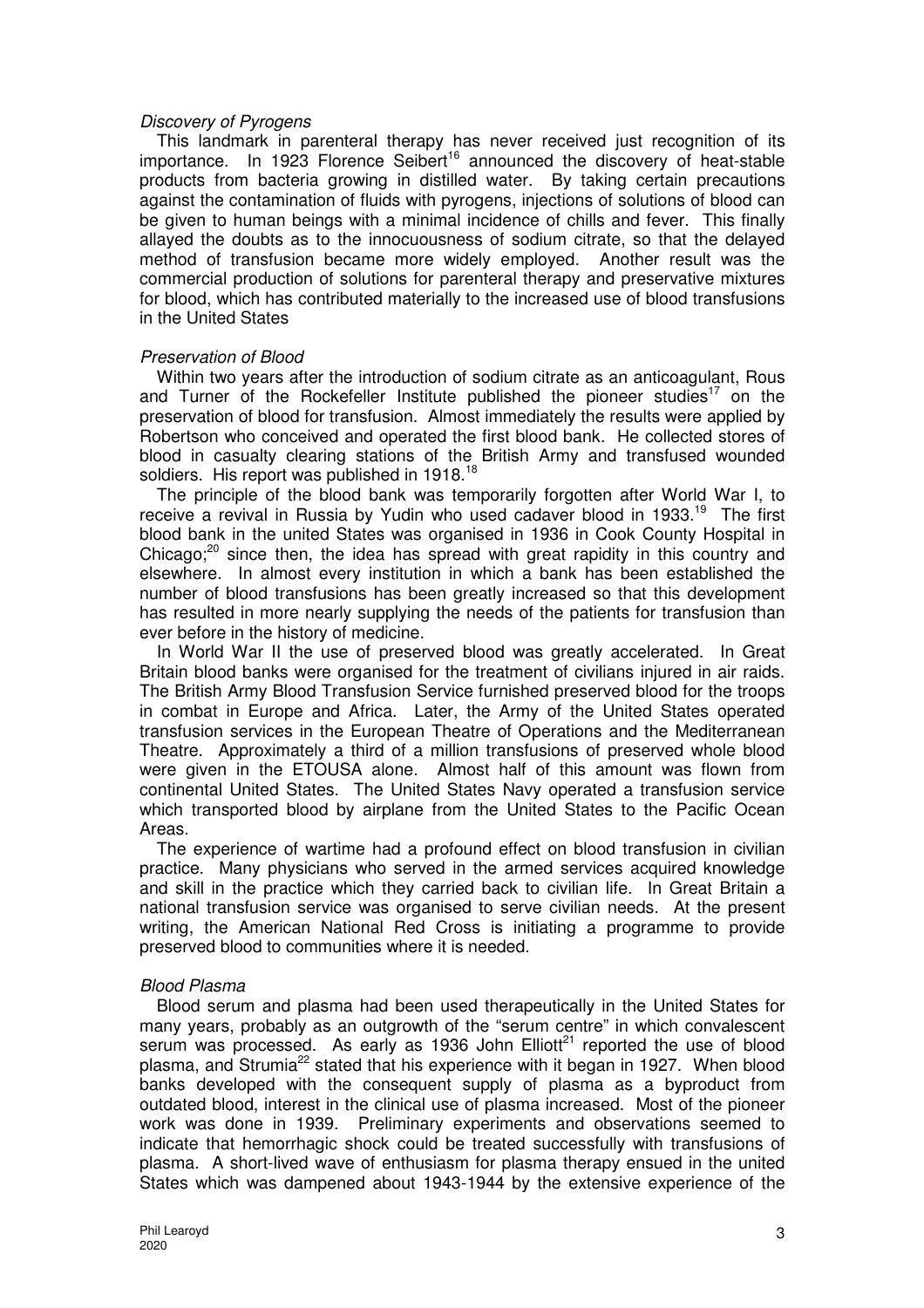armed forces in the treatment of wounded men. Gradually the clinical and experimental evidence became overwhelming to indicate that plasma transfusions were principally of value as a first-aid measure in the treatment of hemorrhagic shock, and that plasma would not supplant transfusions of whole blood. The treatment of chronic hypoproteinemia with plasma had also proved disappointing.

## Plasma Fractions

An outgrowth of the processing of plasma on a huge scale for the armed forces was the physicochemical fractionation of human plasma in large quantities for therapeutic use. This was done primarily by Cohn and his coworkers<sup>23</sup> under the auspices of the National Research Council and the Office of Scientific Research and Development. The clinical evaluation of the plasma factions is still under way as a project of the American National Red Cross.

## The Rh Factor

The discovery of the Rh antigens by Landsteiner and Wiener $^{24}$  in 1940 and the demonstration of their relation to erythroblastosis fetalis by Levine and his colleagues<sup>25</sup> have opened up a new field of immunology closely related to blood transfusion. The knowledge of isosensitization has led to new techniques for testing blood compatibility before transfusion and in the diagnosis and treatment of haemolytic disease of the newborn. Although the overall safety of blood transfusion has been increased but little by these discoveries, a new vista of research in immunology and genetics has been opened which may have widespread effects on the understanding of some disease processes.

## **Summary**

The clinical experience of over 300 years has led to the conclusion that the great majority of patients who need blood require the erythrocyte particularly. The simplest method of supplying these is by whole blood transfusion. The procedures are now known and practical to supply most patients in the country with transfusions of safe blood.

#### References

- 1. Kilduffe, R.A. and DeBakey, M.: The blood bank and the technique and therapeutics of transfusion. St Louis: C.V. Mosby Co. 1942, pp. 1-45.
- 2. Harvey, W.: Exercitatio anatomica de mortu cordis et sanguinis in animalibus. 1628.
- 3. Lower, R.: Philosoph. Trans. Royal Soc. London, 1: 128 and 352, 1665-1666.
- 4. Denis, J.B.: Philosoph. Trans. Royal Soc. London, 1: 617, 1665-1666. Ibid. 2: 453, 1667. Ibid. 3: 719, 1668.
- 5. Blundell, J.: Experiments on the transfusion of blood by the syringe. Med. Chir. Trans. London 9: 56, 1818.
- 6. Landois, L.: Die Transfusion des Blutes. Leipzig, S.C.W. Vogel, 1875.
- 7. (a) Landsteiner, K.: Zur Kenntniss der antifermentativen, lytischen und agglutinirenden Wirkungen des Blutserums und der Lymphe. Zentralbl. F. Bakt. 27: 357, 1900.
	- (b) Landsteiner, K.: Ueber Agglutinationserscheinungen normalen menschlichen Blutes. Wien. Klin. Wchnschr. 14: 1132, 1901.
- 8. Decastello, A., and Sturli, A.: Ueber die Iso-agglutinene im Serum gesunder und kranker Menschen. med. Wchnschr. 49: 1090, 1902.
- 9. Ottenberg, R.: Transfusion and the question of intravascular agglutination. J. Exper. Med. 13: 425, 1911.
- 10. Janský, J.: Haematologické, studie u psychotiků (Ėtudes hematologiques, dans les malades mentales). Sbornik Klin. 8: 85, 1907.
- 11. Moss, W.L.: Studies on isoagglutinins and isohemolysins. Bull. Johns Hopkins Hosp. 21: 63, 1910.